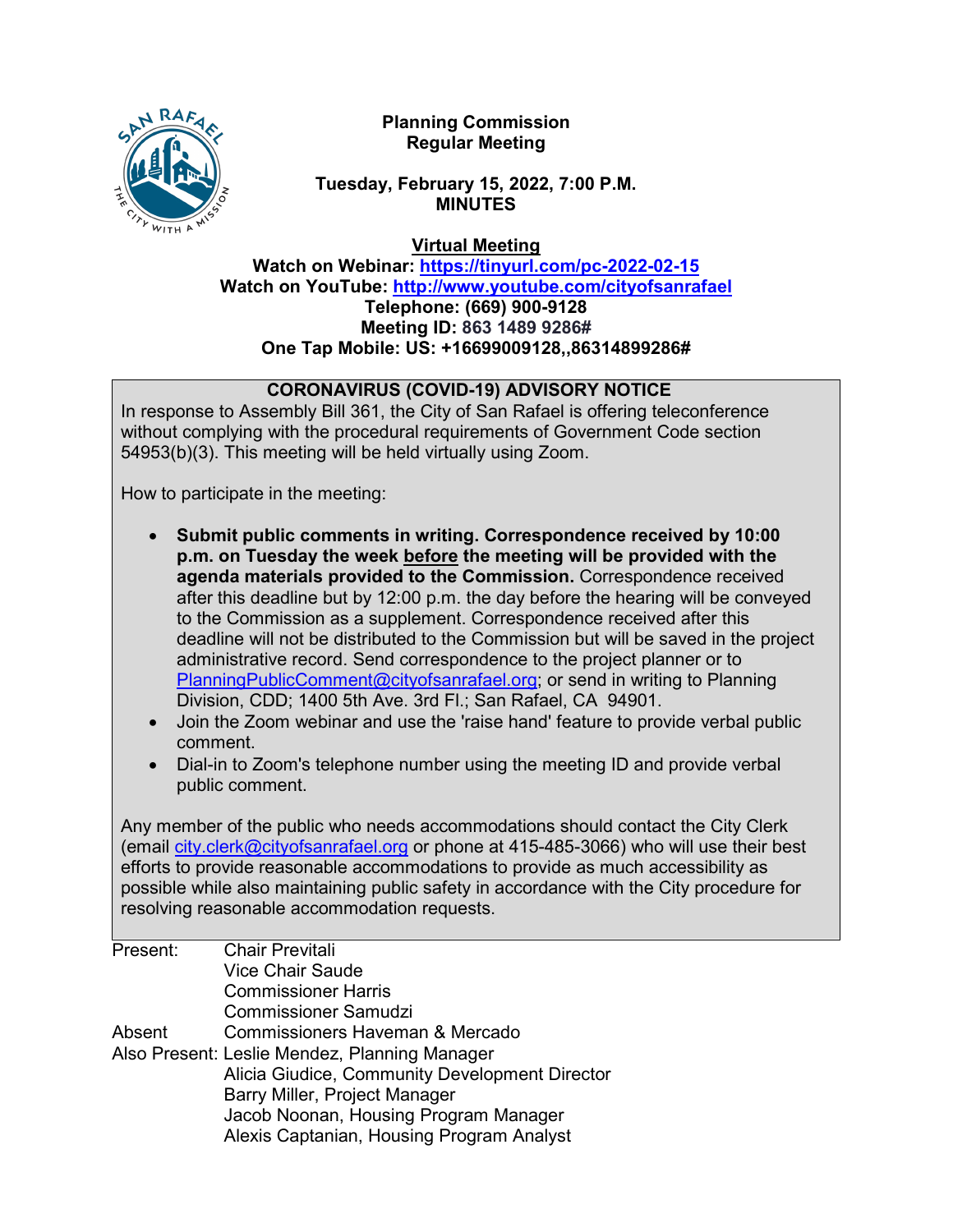#### **CALL TO ORDER**

Chair Previtali called the meeting to order at 7:01 p.m. He then invited Planning Manager Leslie Mendez to call the roll. All commissioners were present, except for Commissioners Haveman and Mercado.

## **APPROVAL OR REVISION OF ORDER OF AGENDA ITEMS**

None

## **PUBLIC NOTIFICATION OF MEETING PROCEDURES**

Chair Previtali invited Planning Manager Leslie Mendez who informed the community the meeting would be streamed live to YouTube and members of the public would provide public comment either on the telephone or through Zoom. She explained the process for community participation on the telephone and Zoom.

Chair Previtali reviewed the procedures for the meeting.

#### **ORAL COMMUNICATIONS FROM THE PUBLIC**

None

## **CONSENT CALENDAR**

Chair Previtali invited public comment; however, there was none.

Commissioner Samudzi moved and Commissioner Harris seconded to approve the Consent Calendar.

#### **1. Approval of the Planning Commission Meeting Minutes of January 25, 2022** *Approved minutes as submitted*

| Commissioners: Harris, Samudzi, Saude & Chair Previtali |
|---------------------------------------------------------|
|                                                         |
|                                                         |
|                                                         |
|                                                         |

Motion carried 4-0

# **ACTION ITEMS**

**2. Progress Report on the San Rafael 2023-2031 Housing Element Update**

Progress report and update on the 2023-2031 Housing Element will be presented to the Planning Commission. This will include the Evaluation of the Prior Element and a summary of the Housing Needs Assessment. The report will also recap initial and upcoming community engagement activities, as the Housing Sites Inventory task, which is about to begin. Case Nos.: GPA16-001 & P16-013 Project Planner: Barry Miller [barry.miller@cityofsanrafael.org](mailto:barry.miller@cityofsanrafael.org) *Recommended Action – Consider public comment, discuss relevant housing-related issues, and accept the informational report*

Leslie Mendez, Planning Manager introduced Barry Miller, Project Manager who presented the Staff Report.

Staff responded to questions from the Commissioners.